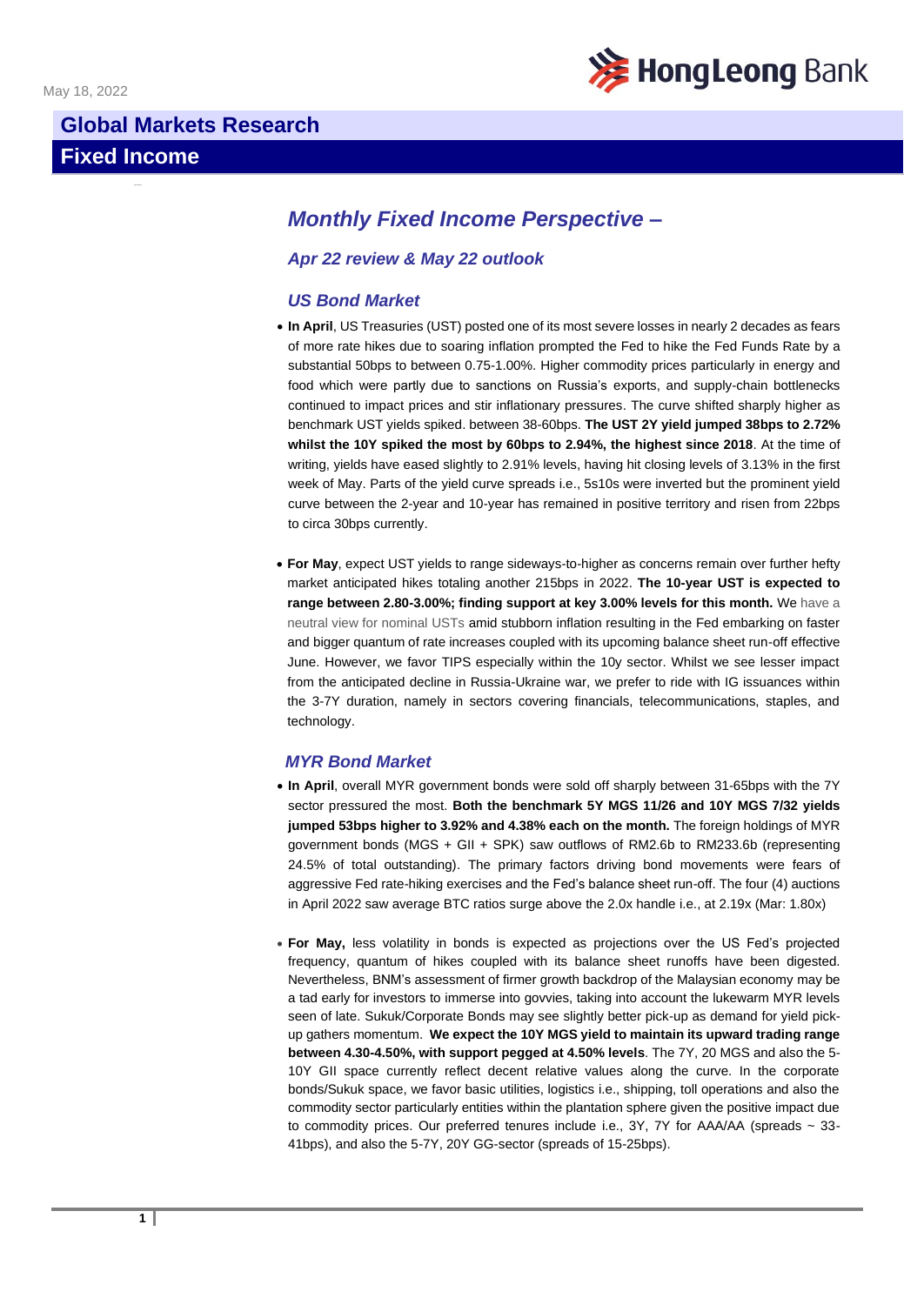

#### **MYR sovereign curve (MGS**



*Source: Bloomberg*

## *NFP registered solid gain in April but an acute labor shortage showed little improvement and may threaten to add to the highest inflation in 40 years…*

April Non-Farm Payrolls ("NFP") beat consensus estimates of 380k by notching a hefty gain of 428k, matching the advance in March with broad-based gains seen across industries. Although many occupations that require face-to-face personal contact have been slow to recover from the pandemic, other sectors like transportation, warehousing including last-mile deliveries have stepped-up hiring. However, the largest job gains were seen in the professional and business services such as legal, accounting, engineering, technical and scientific. Meanwhile, the unemployment rate was unchanged at 3.6%, just a few ticks above the a 54-year low. The participation rate dropped to 62.2% from prior month's 62.4%. The US economy is just 1.2m jobs below the pre-COVID peak and may be on track to exceed that in months to come. Nevertheless, the average hourly wages growth eased to 0.3% m/m (Mar: +0.4% m/m), and the y/y figures softened to 5.5% (Mar: +5.6% y/y).

Moving on to other economic data, the slightly weaker manufacturing PMI for April @ 59.2 (Mar: 59.7) and ISM manufacturing of 55.4 (Mar: 57.1) was a continuing result of the supply logistics and bottlenecks primarily due to the Russia-Ukraine war and China localized lockdown. Nevertheless, data remains expansionary as the barometer remains above the 50-mark level. Separately, the Fed's preferred inflation measure i.e., core PCE in March maintained at 0.3% m/m, whereas the y/y figures, eased to 5.2% (previous month 5.3%). Nevertheless, the headline numbers still reveal persistent inflationary pressures which may impinge on UST yields.

The Fed lifted the Fed Fund Rates for the 2nd time at its last FOMC by a whopping 50bps on 5th May following the first 25bps rate hike on 17th March in 2022. The Fed's dot plot pins median rates between 1.75-2.00% from 18 officials who have advocated several rate hikes totaling another 100bps in 2022 back in March. Nevertheless, additional data from the Fed Fund Futures now reflect traders' hypothetical expectations of 72% odds of a 75bps rate hike in the next FOMC meeting on 15th June whilst CME FedWatch Tool targets a 90.5% probability of a 50bps rate hike. The Fed's earlier completion in the purchase of bonds of \$80b a month in Treasuries and \$40b a month in agency MBS has now seen its balance sheet stay pat at ~\$8.94 trillion as at end-April 2022.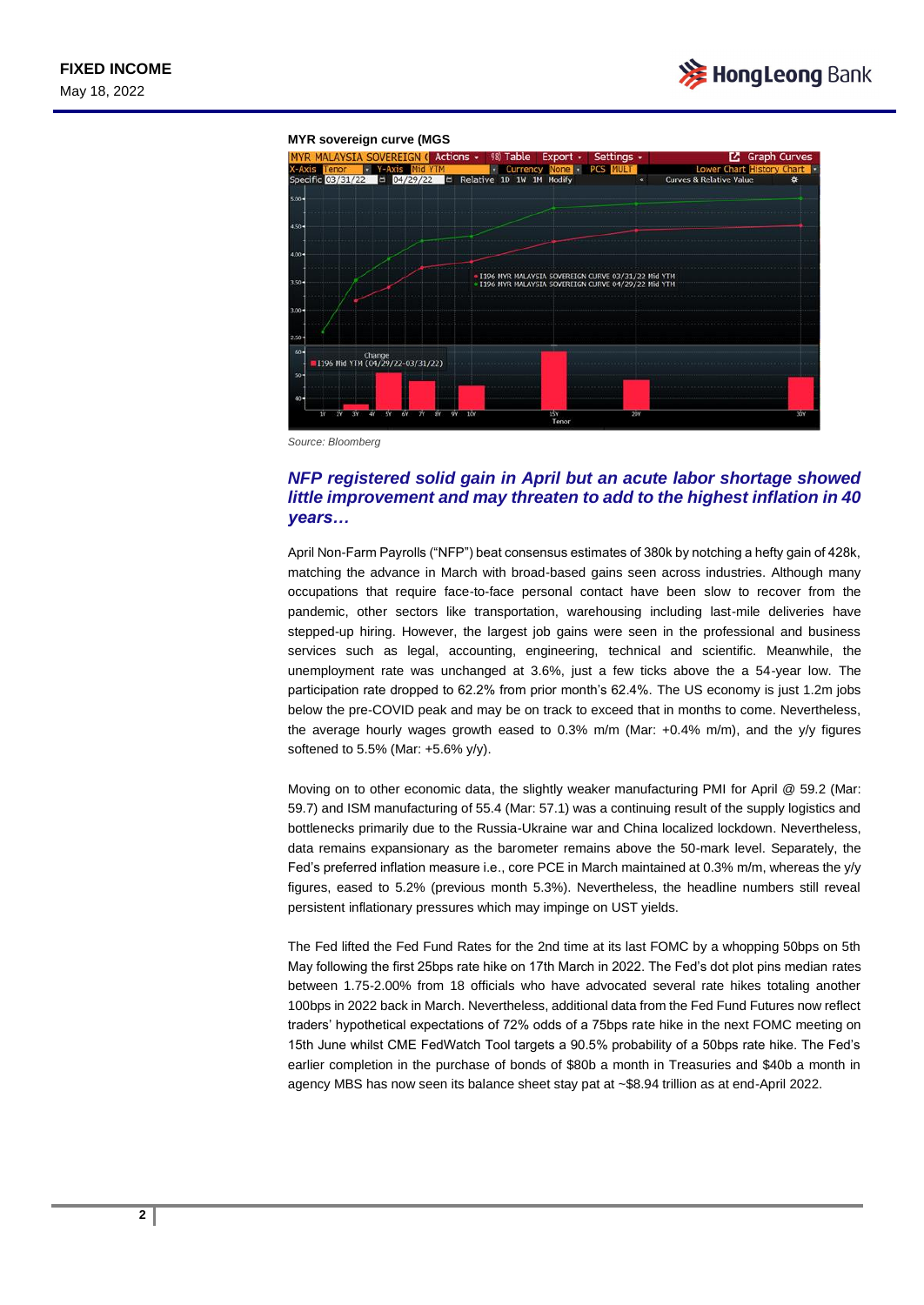# *Foreign holdings of overall MYR bonds fell ~RM2.2b or 0.8% in April amid weaker MYR against the greenback @ 4.35 levels*

Foreign holdings of overall MYR bonds fell again i.e., back-to-back (albeit lower than prior month) by RM2.2b or 0.8% in April to RM256.9b. Likewise, non-resident holdings of MGS dropped by RM2.1b or 1.1% (prior month: -RM3.2b) to RM189.3b, whilst forming sharply lower i.e., 37.6% of total outstanding. **Total MYR Government bonds (MGS+GII+SPK) holdings saw net outflows of RM2.6b to RM233.6b (representing 24.5% of total outstanding) versus prior month's - RM4.1b;** amid the elevated net issuances of +RM8.5b for the month (March: -RM4.7b). Meantime, **12-month cumulative rolling inflows fell substantially to RM13.2b (prior month: +RM20.9b).**  Investors were bearish on EM bonds including MYR bonds amid ongoing fears of inflationary pressures in the US and the Fed's potential decision to embark on aggressive quantum of rate increases coupled with the balance sheet runoff commencing in June. Investors preferred to stay on the sideline despite having lower bond maturity proceeds of RM11.0b compared to prior month's RM18.2b. The utilization of T-bills may not necessitate further increase in debt issuances. Although one may argue that this augurs well in terms of supply-demand metrics; and the emergence of attractive yield-carry for local govvies due to the recent sell-off, compression in US-MYR sovereign spreads will also be a closely watched-factor.

Foreign participation in auction exercises were still muted. Unlike before, the continuing drag from the Russia-Ukraine war does not seem to be correlated with the shift of foreign funds into EM especially South-East-Asia for now. Nevertheless, the active participation of large pension funds such as EPF in both the primary and secondary markets were seen to provide support and smoothen volatilities. The notable depth and appetite of local investment Institutions namely GLIC's, fund management and asset management companies are expected to further boost support.

Equity inflows continued for the 2nd month in a row amounting to RM800m in April 2022 compared to the 12-month rolling inflows of RM7.0b. On the currency side, the MYR weakened substantially against USD to 4.3538 as at end-April and has dropped further to 4.3848 levels thereafter at the time of writing.



*Source: BNM, HLBB Global Markets Research*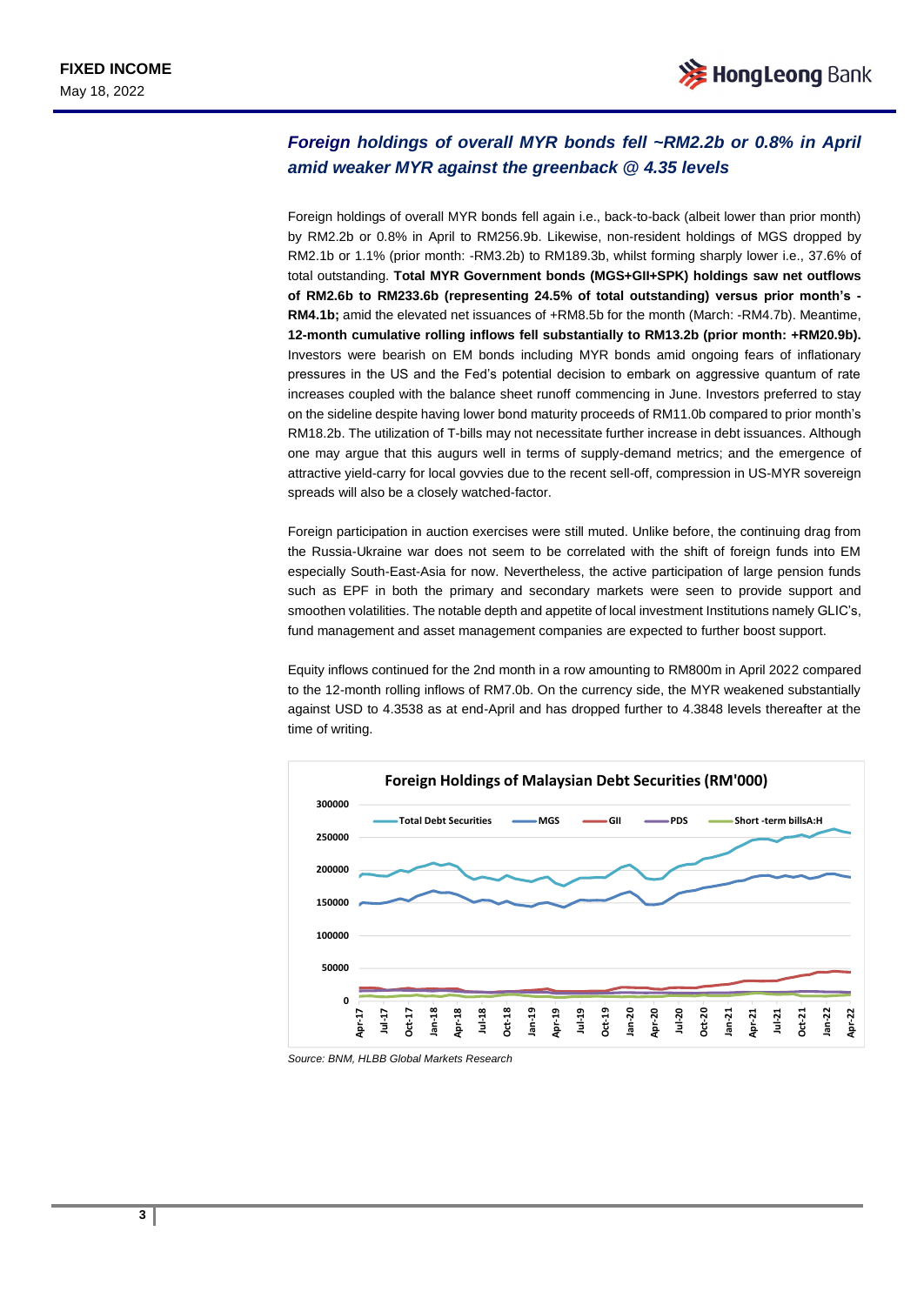## *BNM raised OPR to 2.00% at the latest MPC meeting on 11th of May from the record low of 1.75%, reiterating the need to adjust the degree of monetary accommodativeness...*

BNM in its 3rd Monetary Policy meeting (MPC) of the year made a surprise move to raise the OPR earlier-than-expected by 25bps from 1.75% to 2.00%. Based on BNM's assessment, global economic activities continued to recover, supported by sustained economic reopening and improvement in the labor market, which served to partially cushioned the adverse impact from Russia-Ukraine conflict and potential Covid-induced economic fallout from China. On the domestic front, BNM commented that the Malaysian economy is on firmer footing, driven by improving domestic demand and sustained exports performance.

**We are of the opinion that BNM is merely adjusting the degree of monetary accommodativeness, and not tightening, to ensure monetary policy remains supportive of economic growth. We therefore expect BNM to deliver another 50bps increase in the OPR in the second half of the year, after having just embarked on its policy normalization cycle. However, we are aware that this measure is expected to be carried out in a gradual and measured manner, to safeguard the growth trajectory. Given the upbeat 1Q GDP print of 5.0% y/y, we now expect full year 2022 GDP growth to exceed BNM's forecast range of 5.3- 6.3%.** 

## *The month of April saw stronger interest in several new coupon offerings amid maturity rollover opportunities…*

The four (4) auctions in April 2022 saw average BTC ratios lunge above the 2.0x handle, at 2.19x (March: 1.80x). The highest BTC of 2.503x among the four auctions recorded was notched by the new issuance of 10Y GII 10/32 which saw strong demand from a wide spectrum of parties that included insurance companies, inter-bank institutions, asset management companies, GLC's and pension funds, resulting in a relatively short tail of 1.0bps. The other auctions consisted of the new issuance of both the 20Y MGS 10/42 and 7Y MGS 4/29 and also the 15Y GII 7/36 which saw decent covers of between 1.92-2.20x. However, the most recent new auction of RM2.5b 30Y GII 5/52 notched a solid BTC ratio of 2.57x. The smaller-than-expected issuance size of RM3.0b (inc. private placement of RM500m) saw total bids record bids totaling RM6.42b. Altogether, the four (4) auctions in April mentioned earlier saw individual sum of bids amounting to between RM4.7-11.0b. **Since there are no maturity windows in May, we expect little assistance from easy reinvestments** into the MYR government bond space in both fresh auctions and secondary market. To recap, total combined MGS/GII maturities for 2022 amounts to circa RM78.2b versus RM73.7b in 2021, whereas our projected gross issuances remain at RM167b for this year.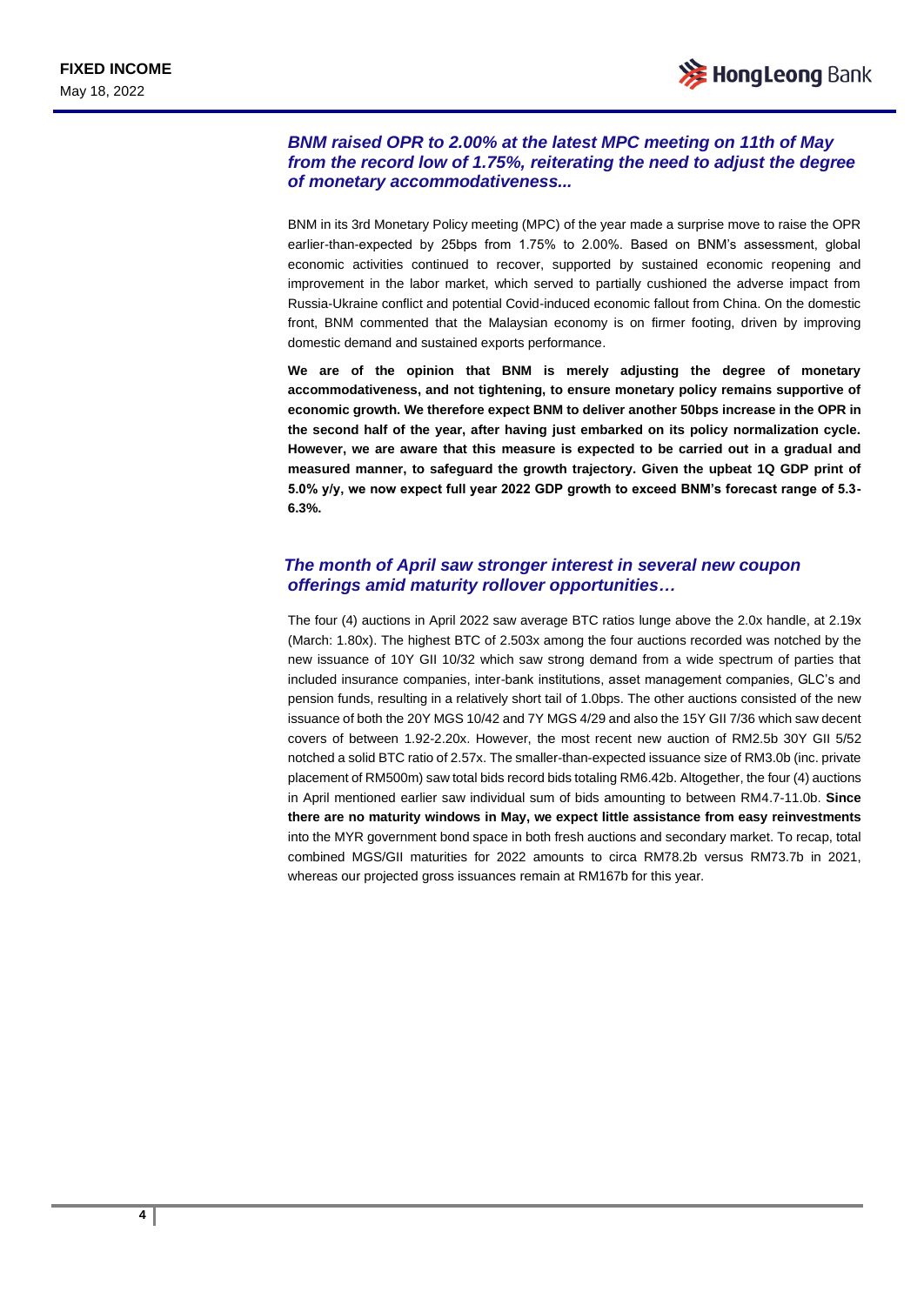

May 18, 2022

| MGS/GII issuance pipeline in 2022 |                                          |                         |               |                |               |                                |                                   |                                    |                               |            |       |                                             |       |         |
|-----------------------------------|------------------------------------------|-------------------------|---------------|----------------|---------------|--------------------------------|-----------------------------------|------------------------------------|-------------------------------|------------|-------|---------------------------------------------|-------|---------|
| <b>No</b>                         | <b>Stock</b>                             | <b>Tenure</b>           | <b>Tender</b> | Quarter        | <b>Tender</b> | <b>Projected</b>               | <b>Actual</b>                     | <b>Actual</b>                      | <b>Total</b>                  | <b>BTC</b> | Low   | Average                                     | High  | Cut-off |
|                                   |                                          | (vrs)                   | <b>Month</b>  |                | <b>Date</b>   | <b>Issuance</b><br><b>Size</b> | <b>Auction</b><br><b>Issuance</b> | <b>Private</b><br><b>Placement</b> | <b>Issuance</b><br><b>YTD</b> | (times)    |       |                                             |       |         |
|                                   |                                          |                         |               |                |               | (RM mil)                       | (RM mil)                          |                                    |                               |            |       |                                             |       |         |
|                                   |                                          |                         |               |                |               |                                |                                   |                                    |                               |            |       |                                             |       |         |
| $\mathbf{1}$                      | 5-yr reopening of MGS (Mat on 11/26)     | 5                       | Jan           | Q <sub>1</sub> | 6/1/2022      | 5.000                          | 5.000                             |                                    | 5.000                         | 2.329      | 3.235 | 3.273                                       | 3.290 | 39.4%   |
| $\overline{2}$                    | 10.5-yr new Issue of MGS (Mat on 7/32)   | 10                      | Jan           | Q <sub>1</sub> | 13/1/2022     | 4.500                          | 4.500                             |                                    | 9.500                         | 2.044      | 2.615 | 3.582                                       | 3.598 | 51.6%   |
| 3                                 | 15-yr Reopening of GII (Mat on 07/36)    | 15                      | Jan           | Q <sub>1</sub> | 28/1/2022     | 4,500                          | 3.000                             |                                    | 12,500                        | 2.574      | 4.147 | 4.161                                       | 4.180 | 30.0%   |
| 4                                 | 5-yr Reopening of GII (Mat on 09/27)     | 5                       | Feb           | O <sub>1</sub> | 7/2/2022      | 4,500                          | 5.000                             |                                    | 17,500                        | 1.733      | 3.470 | 3.495                                       | 3.512 | 47.6%   |
| 5                                 | 30-yr Reopening of MGS (Mat on 06/50)    | 30                      | Feb           | Q <sub>1</sub> | 14/2/2022     | 4,500                          | 2,500                             | 2,500                              | 22,500                        | 2.423      | 4.488 | 4.505                                       | 4.520 | 34.1%   |
| 6                                 | 7-yr Reopening of GII (Mat on 10/28)     | $\overline{7}$          | Feb           | Q <sub>1</sub> | 21/2/2022     | 4,500                          | 4,500                             |                                    | 27,000                        | 1.750      | 3.587 | 3.612                                       | 3.629 | 50.09   |
| $\overline{7}$                    | 15-yr Reopening of MGS 04/37             | 15                      | Mar           | Q <sub>1</sub> | 4/3/2022      | 4,500                          | 3,000                             |                                    | 30,000                        | 1.986      | 4.048 | 4.064                                       | 4.078 | 87.6%   |
| 8                                 | 20-yr Reopening of MGII 09/41            | 20                      | Mar           | Q <sub>1</sub> | 17/3/2022     | 4.500                          | 2.500                             | 2.500                              | 35,000                        | 1.884      | 4.375 | 4.401                                       | 4.427 | 88.0%   |
| 9                                 | 3-yr Reopening of MGS 03/25              | $\overline{3}$          | Mar           | Q <sub>1</sub> | 30/3/2022     | 5.000                          | 5.500                             |                                    | 40,500                        | 1.666      | 3.210 | 3.239                                       | 3.255 | 69.2%   |
| 10                                | 10.5-yr New Issue of MGII (Mat on 10/32) | 10                      | Apr           | Q2             | 6/4/2022      | 4.000                          | 4.500                             |                                    | 45,000                        | 2.503      | 4.165 | 4.193                                       | 4.203 | 30.7%   |
| 11                                | 20.5-yr New Issue of MGS (Mat on 10/42)  | 20                      | Apr           | Q2             | 12/4/2022     | 5.000                          | 2,500                             | 2,500                              | 50,000                        | 1.918      | 4.653 | 4.696                                       | 4.730 | 32.09   |
| 12                                | 15-yr Reopening of MGII 07/36            | 15                      | Apr           | Q2             | 21/4/2022     | 4.000                          | 2.500                             | 2.500                              | 55,000                        | 1.879      | 4.750 | 4.826                                       | 4.869 | 50.0%   |
| 13                                | 7-yr New Issue of MGS (Mat on 04/29)     | $\overline{7}$          | Apr           | Q2             | 28/4/2022     | 4,500                          | 5.000                             |                                    | 60,000                        | 2.196      | 4.470 | 4.504                                       | 4.520 | 96.8%   |
| 14                                | 30-yr New Issue of MGII (Mat on 05/52)   | 30                      | May           | Q2             | 12/5/2022     | 5,000                          | 2.500                             | 500                                | 63,000                        | 2.570      | 5.255 | 5.357                                       | 5.400 | 49.0%   |
| 15                                | 10-yr Reopening of MGS (Mat on 07/32)    | 10                      | May           | Q2             |               | 5,000                          |                                   |                                    |                               |            |       |                                             |       |         |
| 16                                | 3-yr Reopening of MGII 10/25             | 3                       | May           | Q2             |               | 4,500                          |                                   |                                    |                               |            |       |                                             |       |         |
| 17                                | 15-yr Reopening of MGS 04/37             | 15                      | Jun           | Q2             |               | 4,000                          |                                   | X                                  |                               |            |       |                                             |       |         |
| 18                                | 5-yr Reopening of MGII 09/27             | 5                       | Jun           | Q2             |               | 4,000                          |                                   |                                    |                               |            |       |                                             |       |         |
| 19                                | 30-yr Reopening of MGS 06/50             | 30                      | Jun           | Q2             |               | 4.000                          |                                   | $\boldsymbol{\mathsf{x}}$          |                               |            |       |                                             |       |         |
| 20                                | 10-yr Reopening of MGII (Mat on 10/32)   | 10                      | Jul           | Q <sub>3</sub> |               | 5.000                          |                                   | $\pmb{\times}$                     |                               |            |       |                                             |       |         |
| 21                                | 20-yr Reopening of MGS (Mat on 10/42)    | 20                      | Jul           | Q <sub>3</sub> |               | 5.000                          |                                   | $\boldsymbol{\mathsf{x}}$          |                               |            |       |                                             |       |         |
| 22                                | 7-yr Reopening of MGII 07/29             | $\overline{7}$          | Jul           | Q <sub>3</sub> |               | 5,000                          |                                   |                                    |                               |            |       |                                             |       |         |
| 23                                | 5-yr Reopening of MGS 11/27              | 5                       | Aug           | Q <sub>3</sub> |               | 5,000                          |                                   |                                    |                               |            |       |                                             |       |         |
| 24                                | 20-yr Reopening of MGII 09/41            | 20                      | Aug           | Q <sub>3</sub> |               | 5,000                          |                                   | X                                  |                               |            |       |                                             |       |         |
| 25                                | 15-yr Reopening of MGS 04/37             | 15                      | Aug           | Q <sub>3</sub> |               | 5,000                          |                                   | $\boldsymbol{\mathsf{x}}$          |                               |            |       |                                             |       |         |
| 26                                | 3-yr Reopening of MGII 10/25             | 3                       | Sep           | Q3             |               | 4,500                          |                                   |                                    |                               |            |       |                                             |       |         |
| 27                                | 7-yr Reopening of MGS (Mat on 04/29)     | $\overline{7}$          | Sep           | Q3             |               | 5.000                          |                                   |                                    |                               |            |       |                                             |       |         |
| 28                                | 15.5-yr New Issue of MGII (Mat on 03/38) | 15                      | Sep           | Q <sub>3</sub> |               | 5.000                          |                                   |                                    |                               |            |       |                                             |       |         |
| 29                                | 3-yr Reopening of MGS 03/25              | $\overline{\mathbf{3}}$ | Oct           | Q <sub>4</sub> |               | 5.000                          |                                   |                                    |                               |            |       |                                             |       |         |
| 30                                | 10-yr Reopening of MGII (Mat on 10/32)   | 10                      | Oct           | Q <sub>4</sub> |               | 5.000                          |                                   | X                                  |                               |            |       |                                             |       |         |
| 31                                | 20-yr Reopening of MGS (Mat on 10/42)    | 20                      | Oct           | Q <sub>4</sub> |               | 5.000                          |                                   | X                                  |                               |            |       |                                             |       |         |
| 32                                | 7-yr Reopening of MGII 07/29             | $\overline{7}$          | Nov           | Q <sub>4</sub> |               | 4.500                          |                                   |                                    |                               |            |       |                                             |       |         |
| 33                                | 5-yr Reopening of MGS 11/27              | 5                       | Nov           | Q <sub>4</sub> |               | 4,500                          |                                   |                                    |                               |            |       |                                             |       |         |
| 34                                | 30-yr Reopening of MGII (Mat on 05/52)   | 30                      | Nov           | Q <sub>4</sub> |               | 4,000                          |                                   | X                                  |                               |            |       |                                             |       |         |
| 35                                | 10-yr Reopening of MGS (Mat on 07/32)    | 10                      | Dec           | Q <sub>4</sub> |               | 4.500                          |                                   |                                    |                               |            |       |                                             |       |         |
| 36                                | 3-yr Reopening of MGII 10/25             | 3                       | Dec           | Q <sub>4</sub> |               | 4.500                          |                                   |                                    |                               |            |       |                                             |       |         |
|                                   | Gross MGS/GII supply in 2022             |                         |               |                |               | 167.000                        | 52.500                            | 10.500                             | 63,000                        |            |       | PROJECTED TOTAL ISSUANCE SIZE = 167.000.000 |       |         |

*Source: BNM, HLBB Global Markets Research*

## *MGS/GII secondary market activity fell in April…*

Trading volume for MYR govvies i.e. MGS + GII + SPK bonds fell ~25% m/m to RM59.4b in April compared to prior month's RM78.9b amid the volatilities seen between the earlier FOMC meeting (25bps hike) in March and subsequent FOMC meeting (50bps hike) in May. The prominent factors that contributed to the drop in volume were mainly due to less foreign participation, amid expectations over the frequency and quantum of rate hikes which were ultimately seen pushing global rates upwards. The Fed's balance-sheet run-off has been confirmed and set initially at \$30b per month beginning in June and after three (3) months will increase to \$60b per month for USTs; whilst for MBS it will be \$17.5b per month and after three (3) months will increase to \$35b per month for MBS). Local news rarely influenced fluctuations save for the higher-than-expected new issuance sizes for both the 10Y GII and 7Y MGS ignited a temporary govvies sell-off. BNM's MPC meeting in May however came as a relief for bond investors as investors were positive regarding the monetary policy path going forward. Local institutional support was soft with investors that included pension funds (such as EPF, KWAP), inter-bank participants, local GLIC's and also real money investors like lifers and asset management companies preferring to stay sidelined amid the global bond rout. Some notable movements during the month under review were as follows:

- Both MGS and GII saw a parallel upward shift in the curve extending out from the 3Y tenures.
- MYR IRS rose 30-74bps with tenures extending out from 4Y rising the most
- Bulk of the volume was seen in the short-ends such as MGS 3/23, GII 5/24, followed by benchmark 5Y MGS, 7Y MGS, 10YGII.

Traders and investors were less active with levels supported mostly by local institutions whereas foreign institutions were keen sellers as they dialed back their investments temporarily amid the interest rate lift-off in US. However, we expect portfolio management activities to improve this month following bargain-hunting activities due to attractive levels emerging from the recent sell-off.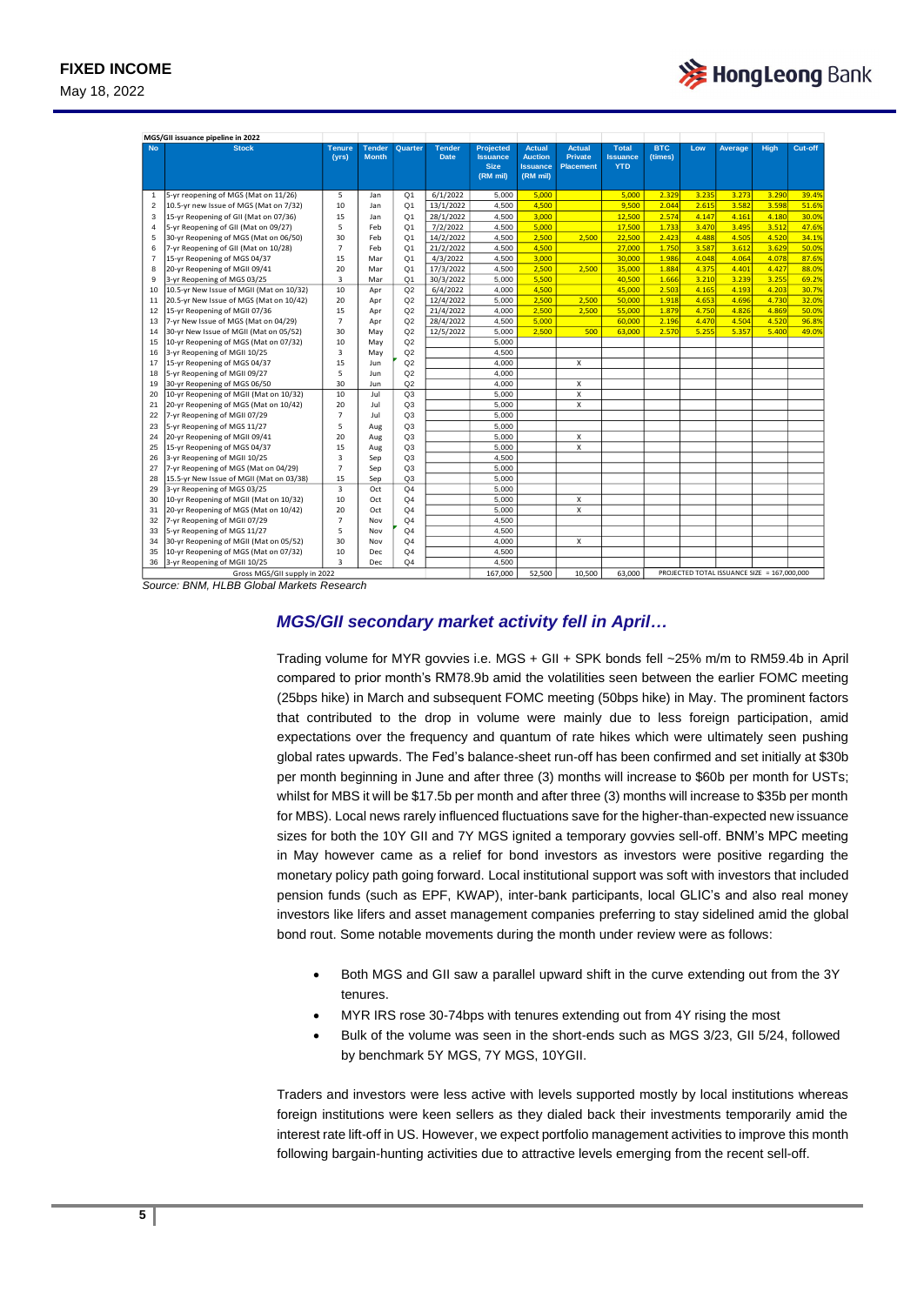



*Source: BPAM, Bloomberg, HLBB Global Markets Research*

#### *Corporate Bonds/Sukuk saw weaker investor interest in April…*

Overall Corporate Bonds/Sukuk (including Govt-Guaranteed bonds) took cue from govvies and saw trading volume plunge in the secondary market by 39.3% to RM7.4b in April (Mar: RM12.2b). The weaker appetite and momentum overwhelmed yield carry requirements for the month due to fears of widening in spreads mainly due to the hawkish sentient in US. This was despite economic sectors running in full-mode following months of earlier movement restrictions and lockdowns corporates. There was muted interest overall in the secondary market amid the 10% jump in primary issuances despite yields turning attractive. The GG-segment saw the 3-15Y tenures widening the most between 45-60bps to between 3.83-5.24%. The AAA-rated space similarly saw tenures between 3-15Y cheapen between 39-62bps; with levels around 3.92-5.36%. The AA2 segment saw yields settle higher between 52-54bps for 3Y, 7Y and 15Y sectors; resulting in yields closing within the ranges of ~4.11%, 4.98% and 5.56% area. We note that foreign holdings for both GG and pure Credits eased by ~RM488m to RM13.4b.

Total transactions for GG bonds in April fell to form ~27.6% (Mar: 36.2%) of overall volume. However, AAA-rated papers saw total trades maintain volumes to form market share of  $\sim$  27.3% of overall trades. The AA-space saw secondary market trades rise to make up 45.1% share of overall investor interest (Mar: 36.3%). The GG-space was well spread among names like DANAINFRA, LPPSA, PTPTN and PRASARANA. **Bonds that garnered top volume for the month were GOVCO 9/22 (GG) that jumped 19bps higher to 2.45% followed by YTL Corp 4/23 (AA1) which rose 33bps at 3.94% and subsequently KHAZANAH 8/23 (GG) which spiked 62bps higher to 2.92%.** Frequency and volume of trades in the pure credit space were mainly seen in CAGAMAS 22-25's, DRB-Hicom 22-25's, MMC Corp 23-29's, GENTING-related bonds 22-30's, plantation-based (i.e., KLK 26-37's, BKAWAN 23-32's), Khazanah-related SPV's (i.e. DANGA 26-33's, DANUM 23-30's), construction/property entities (i.e. LBS Bina 2120NC26), toll-operator (i.e. ANIH 22-29's, PLUS 23-37's), utilities i.e. telco/water/power (i.e. TENAGA 35- 41's, PASB 26-30's, BGSM 22-27's, SEB 26-36's and YTL Power 23-27's), PRESS Metal 24- 27's, TG Excellence perps. The banking/finance sector saw traded names in MAYBANK 29NC24, its perps, BPMB 27-32's, MBSB 27-31's and PUBLIC 32NC27 bonds. There were frequent oddlot denominated trades involving banking names like ALLIANCE 2030 callable bonds, CIMB perps, SABAH Development Bank 24-26's, GENM Capital 25-28's, Eco World Itl' 23's, Eco world capital 26's, LBS BINA perps, IJM Land perps, YNH Property perps, Tropicana 23-28's and its perps.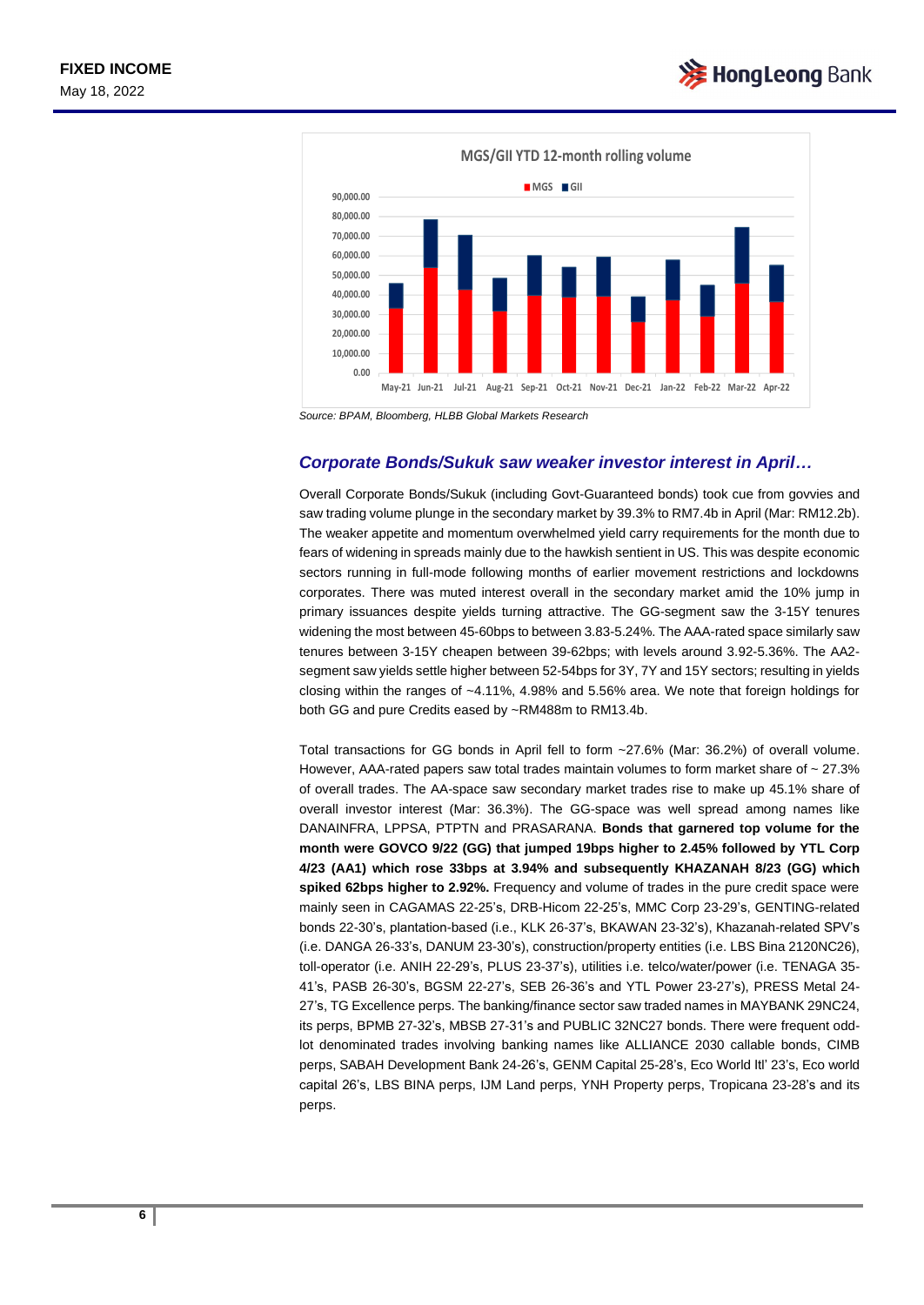



*Source: BPAM, Bloomberg, HLBB Global Markets Research*



*Source: BPAM, Bloomberg, HLBB Global Markets Research* 

## *Primary issuance prints in April driven by the following:*

| <b>Notable issuances in Apr-22</b>                 | Rating     | <b>Amount Issued (RM mil)</b> |
|----------------------------------------------------|------------|-------------------------------|
| Alliance Islamic Bank Berhad                       | A2         | 130                           |
| Cagamas Berhad                                     | <b>AAA</b> | 1,900                         |
| Cypark Renewable Energy Sdn Berhad                 | <b>NR</b>  | 10                            |
| DanaInfra Nasional Berhad                          | GG         |                               |
|                                                    |            | 2,500                         |
| Danum Capital Berhad                               | <b>AAA</b> | 600                           |
| Danum Sinar Sdn Berhad                             | <b>NR</b>  | 5                             |
| Golden Assets International Finance Limited        | AA3        | 340                           |
| Hap Seng Management Sdn Berhad                     | <b>NR</b>  | 100                           |
| Hong Leong Bank Berhad                             | A1         | 900                           |
| Laksana Positif Sdn Berhad                         | <b>NR</b>  | 3                             |
| Liziz Standaco Sdn Berhad                          | <b>NR</b>  | 101                           |
| Malaysia Airport Holdings Berhad                   | <b>AAA</b> | 800                           |
| MBSB Bank Berhad (fka Asian Finance Bank Berhad)   | A1         | 300                           |
| MMC Port Holdings Sdn Berhad                       | AA3        | 1,000                         |
| <b>Malaysian Resources Corporation Berhad</b>      | AA3        | 200                           |
| Pavilion REIT Bond Capital Berhad                  | <b>NR</b>  | 75                            |
| Priceworth International Berhad                    | <b>NR</b>  | 16                            |
| Parkcity The Spring (Bintulu) Sdn Berhad           | <b>NR</b>  | 150                           |
| <b>Public Bank Berhad</b>                          | AA1        | 2,000                         |
| RHB Islamic Bank Berhad                            | AA3        | 250                           |
| SP Setia Berhad                                    | AA2        | 1,200                         |
| Sabah Credit Corporation                           | AA1        | 140                           |
| Sunway Treasury Sdn Berhad                         | <b>NR</b>  | 200                           |
| SunREIT Unrated Bond Berhad                        | <b>NR</b>  | 600-                          |
| Tumpuan Azam Sdn Berhad                            | <b>NR</b>  | $\mathbf{9}$                  |
| Tropicana Corporation Berhad                       | A2         | 130                           |
| <b>UEM Edgenta Berhad</b>                          | AA3        | 250                           |
| <b>UEM Sunrise Berhad</b>                          | AA3        | 110                           |
| XL Holdings Berhad (fka Xian Leng Holdings Berhad) | <b>NR</b>  | 8                             |
|                                                    |            | 13.426                        |

*Source: BPAM, Bloomberg, HLBB Global Markets Research*

Fresh Corporate Bonds/Sukuk issuances in April increased another 10% from RM12.2b to RM13.4b. One of the prominent issuances consisted of DANAINFRA Nasional Bhd's governmentguaranteed 7-30Y bonds totaling RM2.5b with coupons ranging between of 3.99-4.8% for all five (5) various tenures.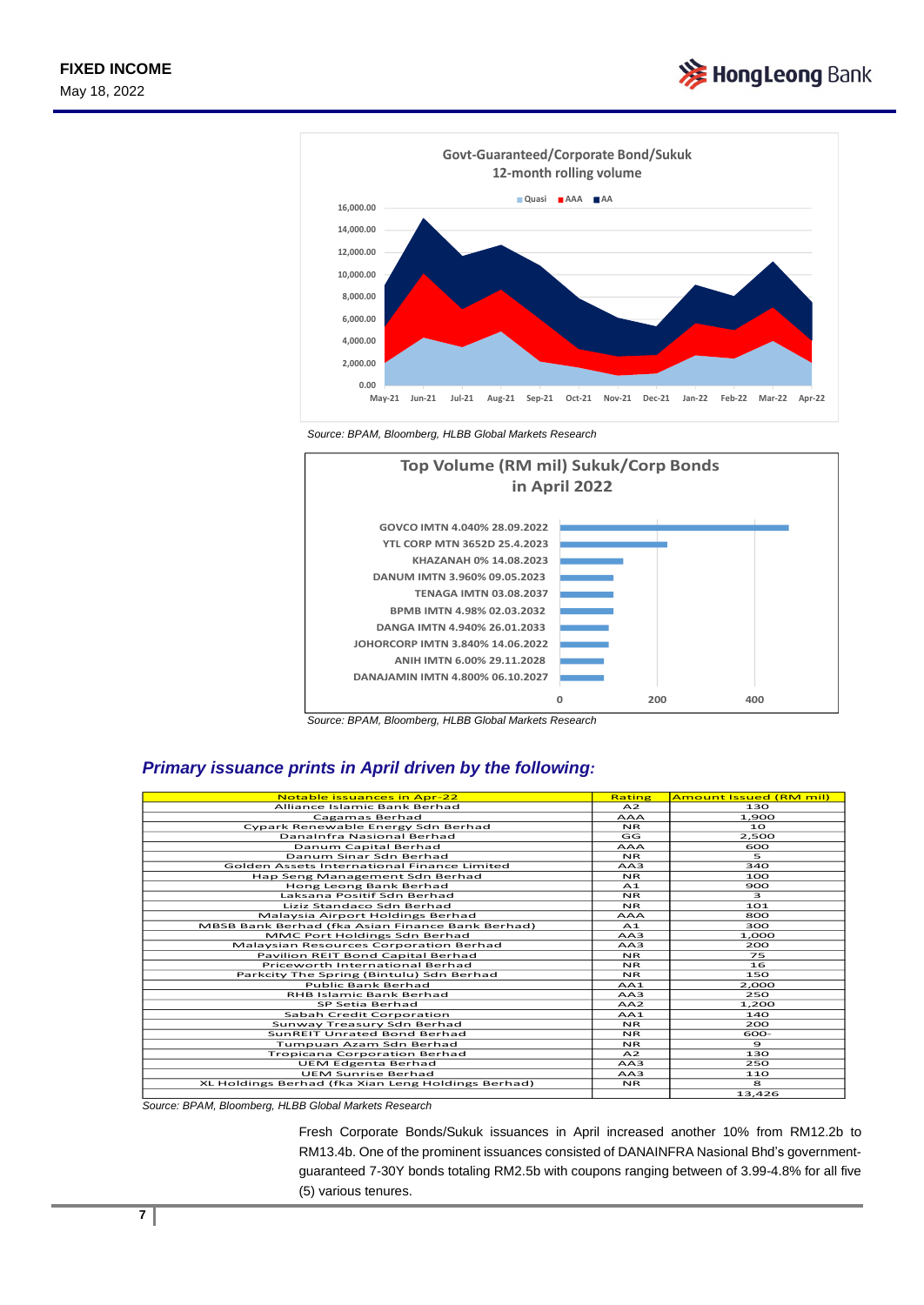#### *Outlook for May 2022*

## *Expect USTs to undergo lesser volatility in May with a steepening curve as economic growth concerns potentially outweigh inflationary pressures…*

The Federal Reserve will have its next FOMC meeting only on 15 th of **June for which we maintain our view of another 50bps rate hike** due to high inflation and strong jobs market and still healthy economic indicators by and large. The US Treasury is expected to continue reducing its coupon issuance across all maturities in the coming quarter, with the largest cut coming in the 7Y and 20Y maturities. Elsewhere, the risk in three (3) of the world's largest economies could threaten global growth with implications for export-reliant economies. These include:

- the impending interest rate increase in the US to stem stubborn inflation
- energy supply disruption in the EU due to Russia-Ukraine war
- lockdowns in China due to the surge in COVID infections, which over time is likely to see the country abandoning its zero-covid policy.

These are expected to prompt the Fed to tread cautiously in its quest to normalize policy faster than expected amid its resilient economy. Swaps traders continue to price-in a 100% chance of a 50bps rate-hike in the June FOMC meeting with a total of up to eight (8) rate hikes totaling ~215bps in 2022. The slight inversion in parts of the yield curve may signal heightened risks of a recession over the medium-term but the prominent 2s10s spreads remains deep in positive territory for now. **Expect the earlier flattening-bias in the yield curve to revert to potential steepening mode instead as investors and traders worry about a potential slowing of the economy otherwise flagged as "stagflation" conditions.** The high probability of a rate hike to the tune of 50bps in the upcoming FOMC meeting in May is certain to impact not only USTs and corporate bond yields but also global bond yields.

In the Credit/Corporate space, the Bloomberg Barclays US Corporate Total Return Value (for Investment Grade or IG) saw a loss widening to 5.5% in February (Mar: -2.5%; amid OAS spreads widening from 122bps in March to 142bps in April. This was evident as elevated inflation and rate hike woes infused UST volatility which resulted in yields spiking. The Bloomberg Barclays US Corporate High Yield Total Return Index (for High Yield or HY) also recorded a loss of 3.6% for April 2022 whilst spreads notably widened by 100bps instead to 422bps. The full swing in economic activities have boosted literally all corporate activities including those severely affected earlier by the COVID pandemic; namely retail, leisure, travel and hospitality operations. We foresee lesser impact on both IG and HY sectors than previously thought from the impact of the Russia-Ukraine war which has compounded inflation. Nevertheless, the month of May is projected to deliver ~\$120b in new IG issuances as the slightly larger maturity calendar of \$48b vs April will be a muted factor against expected changes in monetary policy.

Our monthly fundamental view suggests the 10-year yield should maintain at only slightly higher levels. **The 10-year UST is expected to range between 2.80-3.00%; finding support at key 3.00% levels for this month.** We have a neutral view for nominal USTs amid stubborn inflation resulting in the Fed embarking on faster and bigger quantum of rate increases coupled with its upcoming balance sheet run-off effective June. However, we favor TIPS especially within the 10y sector. Whilst we see lesser impact from the anticipated decline in Russia-Ukraine war, we prefer to ride with IG issuances within the 3-7Y duration, namely in sectors covering financials, telecommunications, staples, and technology.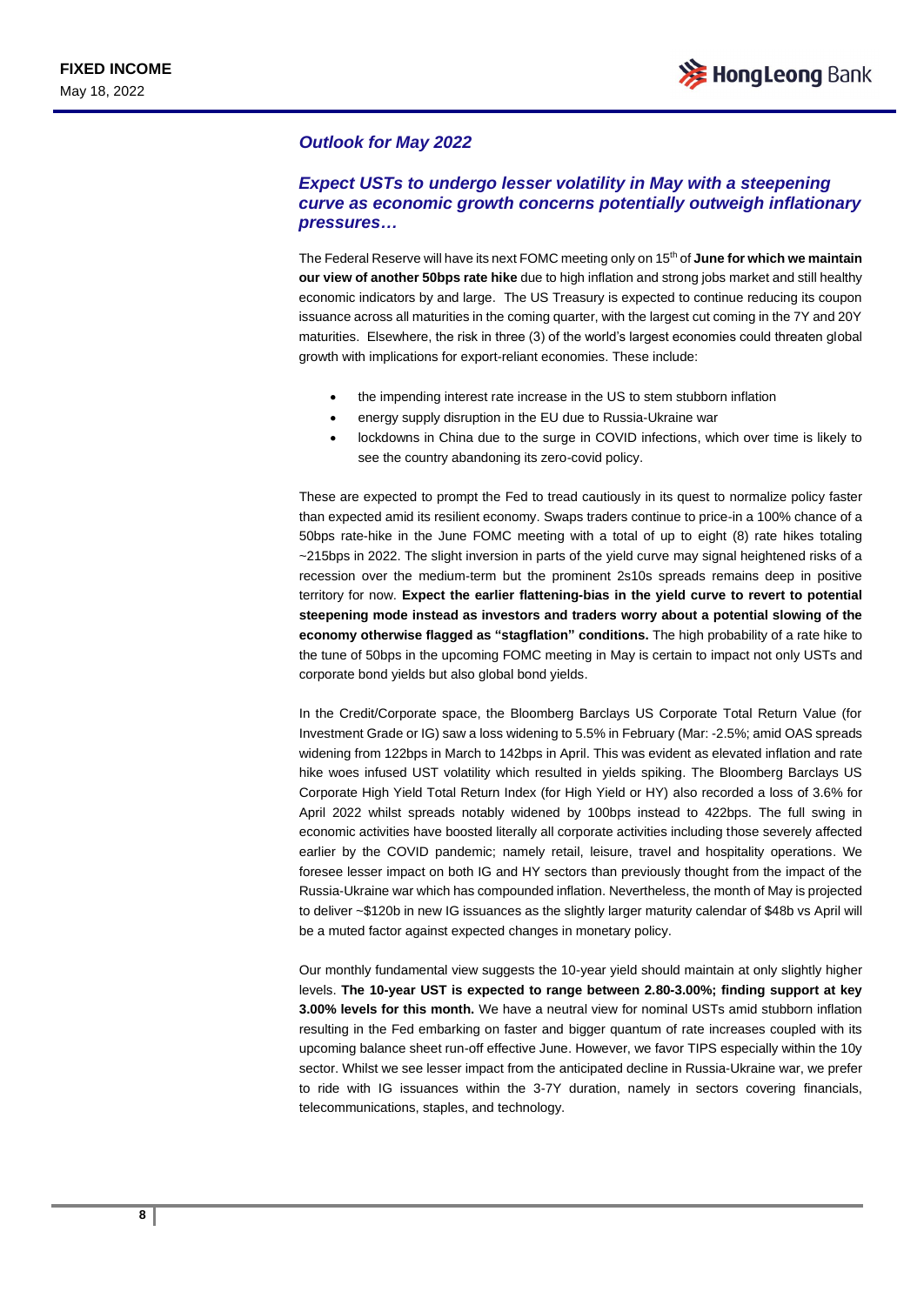## *Local govvies to continue seeing yields range sideways with slight upward bias still driven mainly by local participation…*

The MYR bond market saw **better bidding metrics** for all four (4) auctions conducted in April with levels above our much-watched 2.0x handle. However, the lower-than-expected new issuance of RM3.0b 30Y GII 5/52 on 12th of May was strong with a BTC ratio of 2.57x, with bids submitted totaling @ RM6.43b. Support was strong, mainly seen by a wide profile of participants that included pension funds, insurance companies and GLC's among others. Elsewhere, the ongoing Russia-Ukraine war is expected to be sidelined as funds look towards yield spread premium in the wake of rising global, particularly US bond yields.

The pace of US balance sheet runoff has been released with a higher runoff of \$95b expected commencing September 2022 onwards. This coupled with the quantum and number of rate hike exercises in the US will continue expected to be primary factors impacting the performance of the Malaysian fixed income asset class. To recap, our projected auction size for 2022 totals ~RM167b with the run-rate of our estimated cumulative issuances YTD of RM64.0b being almost on track with actual issuances of RM63.0b as at the time of writing.

Taking cue from Malaysia's upbeat 1Q GDP number, we expect full year 2022 growth forecast to exceed the official forecast range of 5.3-6.3%, underpinned by expected incremental increase in consumption stemming from the higher-than expected EPF withdrawal and minimum wage implementation. Hence, we expect BNM to raise OPR by a further 50bps in 2H2022. Expect local govvies i.e., MGS/GII's to still trade within ranges~ but with lesser volatility. However, net govvies issuances for the month is expected to drop substantially from **RM8.5b in April to -RM14.5b** in May and may impinge on yields. Despite the full swing in economic activities including retail, leisure and property sectors as the Omicron infections are believed to slowly subside, activities in corporate activity which may boost profitability are not expected to drive a strong demand yet for credits. Nevertheless, pro-active portfolio management activities by the varied investing institutions including pension funds, life insurance companies, GLIC's and asset management companies is expected to provide a certain degree of support and stability for yields in the secondary market.

We expect the 10Y MGS yield to maintain its upward trading range between 4.30-4.50%, with support pegged at 4.50% levels. The 7Y,20 MGS and also the 5-10Y GII space currently reflect decent relative values along the curve. In the corporate bonds/Sukuk space, we favor basic utilities, logistics i.e., shipping, toll operations and also the commodity sector particularly entities within the plantation sphere given the positive impact due to commodity prices. Our preferred tenures include i.e., 3Y, 7Y for AAA/AA (spreads ~ 33-41bps), and also the 5-7Y, 20Y GG-sector (spreads of 15-25bps).